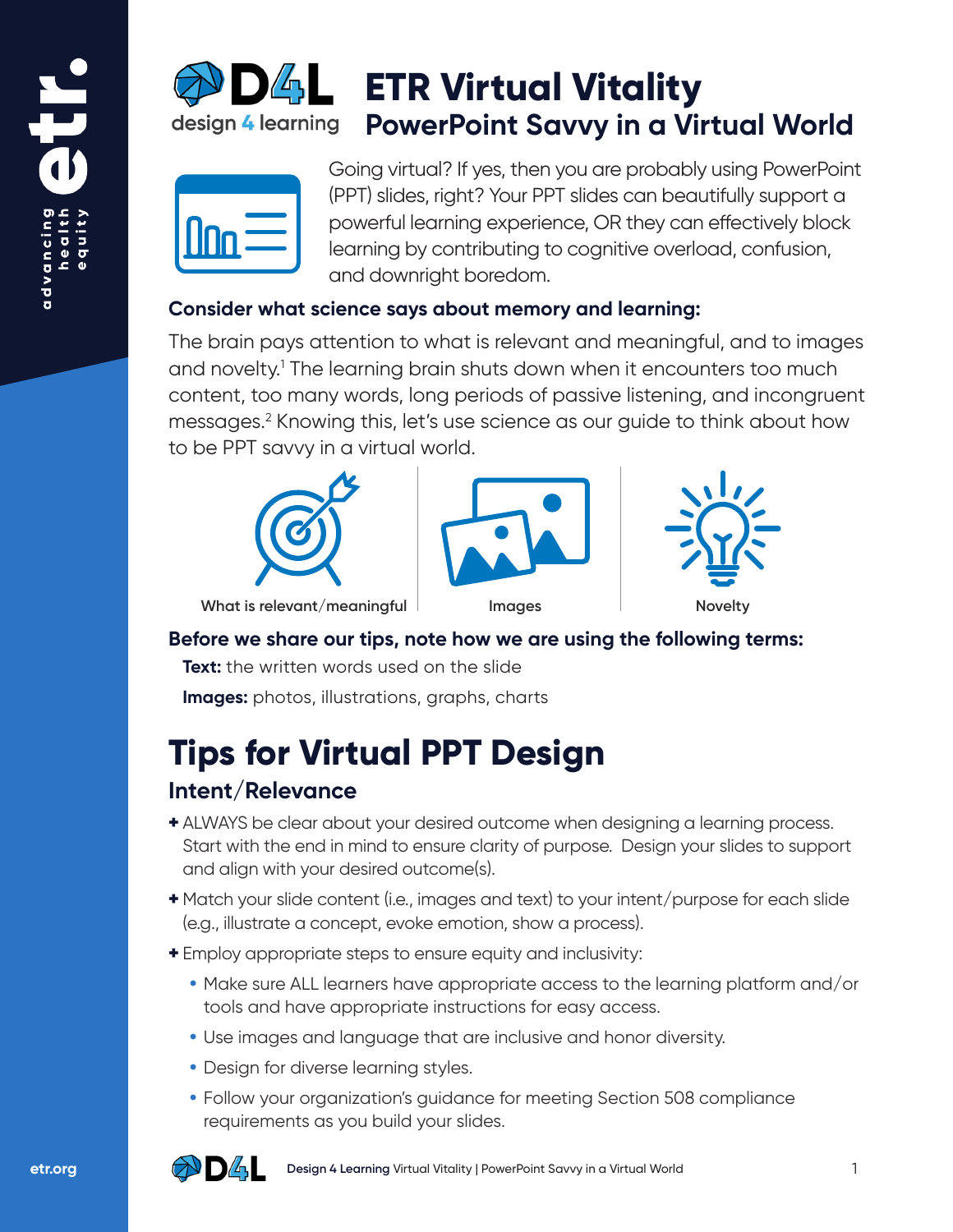#### **Look and Feel**

- + Use images, photos, graphs, charts, illustrations to convey your message! The brain is wired to respond more readily to images than to words. Consider doing the following:
	- **•** Use illustrations (drawings) or high-resolution photos (not pixelated or blurry) rather than "clip-art," which tends to look less polished.
	- **•** Use images that reflect and honor diversity.
	- **•** Avoid crowding too many images on one slide; often one image works best.
	- **•** Avoid using overly complex images, having too much going on is distracting.
	- **•** Fill the page with the image make it BIG! Small graphics become a distraction.
	- **•** If using a logo, place it on the first slide only, not every slide, as that creates clutter and is distracting.
	- **•** Provide key words to clarify your point if an image is not self-explanatory.
- + The brain loves novelty. Images, sound, videos, animations, and color are attention grabbers. Warning: Use animations and sound effects purposefully and sparingly. These "extras" can quickly become more of a distraction if overused.
- + The brain loves white space—it gives the brain "space" to read and engage. With ample white space, the brain is less likely to shut down from content overload.
- + Use sans serif fonts (e.g., Arial, Gilroy, Calibri, Helvetica, Geneva). This type of font is simpler and much easier on the eyes.
- + Be intentional with font color:
	- **•** Use colors to emphasize key points.
	- **•** Use light colors on dark backgrounds and dark colors on light backgrounds.
	- **•** Red is hard on the eyes so use sparingly!
	- **•** Limit the number of colors used on one slide too many colors can create confusion.
- + Use a font size of at least 16 point for the text in the body of your slide. Use a larger font size for titles.
- + Consider reviewing your slides on your personal computer to ensure that all slides are readable.

# **Managing Cognitive Load (aka Avoiding Brain Drain)**

- + Simplify your message: Present one key concept or key point per slide. Note that you may need more than one slide to fully address a single key concept/point.
- + For extensive or complex content and/or data sets, supplement your presentation with a handout. Your slide can then be used to engage your learners and create a bridge to the content/data. For example, use brief bullet points (bridging to content) or a picture with one compelling data point (bridging to data).
- + Use brief, bulleted phrases, not sentences or paragraphs. Limit the number of bullet points and the number of words you use on each slide. Brief bullet points will resonate with learners while lots of words or blocks of text will tire the brain.